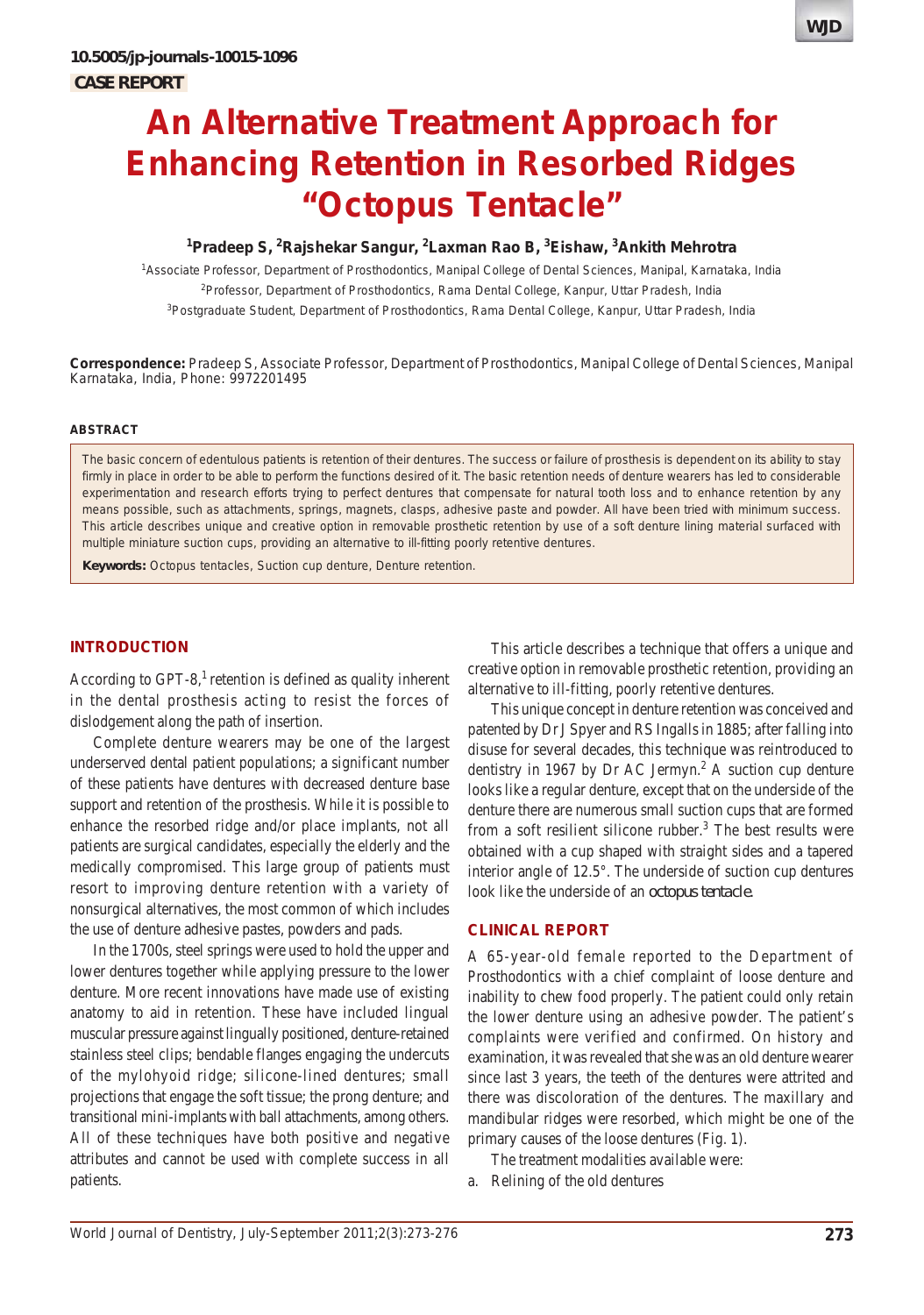## *Pradeep S et al*



**Fig. 1:** Maxillary and mandibular resorbed ridges **Fig. 2:** A special drill



- b. Fabrication of new set of dentures
- c. Implant-supported dentures.

Implant-supported dentures were ruled out due to age factor and bone morphology, relining of old dentures was not taken into consideration because of the attrition of teeth. So, a new treatment modality that is silicone lined suction cup denture was planned as an alternative approach.

#### **METHOD**

The thickness of the soft tissues was assessed at the time the impressions were made. Following the conventional method a new set of complete dentures were fabricated. A special drill (Fig. 2) was designed and used to make circular depressions of uniform size and shape on the cast which reproduced suction cup. Suction cup holes were not drilled over frenum attachments, and were kept away from the denture borders by at least 2 mm.

The holes were drilled with a definite planned outline. The holes were spaced 1.0 to 1.5 mm apart, so the silicone cup edges will not overlap each other when they would be compressed against the soft tissues. The ideal depth of cut in the stone varies from 0.010 to 0.015 of an inch, depending upon the type and thickness of the tissues. Approximately 1 to 1.5 mm of acrylic was trimmed from the intaglio surface keeping the borders intact. A butt joint on the borders is preferred to simplify trimming and polishing. The butt joint is also necessary to act as a seal around the entire border during the packing of the silicone material. It serves to contain the silicone, and forces the soft material into the suction cup holes, filling them completely.

Tin foil substitute was applied to the prepared flasked cast. Isopropanol (99%) was applied to the prepared acrylic denture and aerated for 1 minute which acts as a degreasing agent.

A layer of Ufi adhesive was applied to the prepared acrylic denture and allowed to aerate for 1 minute (Fig. 3).

Using a clean stainless steel spatula equal lengths of Ufi Gel P (silicone based permanent soft relining material) base and catalyst were mixed on a clean glass slab for 30 seconds (Fig. 4). The material was loaded on the tissue surface of the denture and closed under pressure. The flasks were placed for



**Fig. 3:** Ufi Gel P



**Fig. 4:** Manipulation of Ufi Gel P on a glass slab

15 minutes into a pressure pot (40-45°C). The flasks were allowed to cool down for approximately 20 minutes.

The dentures were retrieved from the flask and any excess material was carefully removed with fine sharp pair of scissors and the margins were finished using a polishing disk (Fig. 5) and mixed glazing base and catalyst was applied on the freshly cut surface of Ufi Gel P.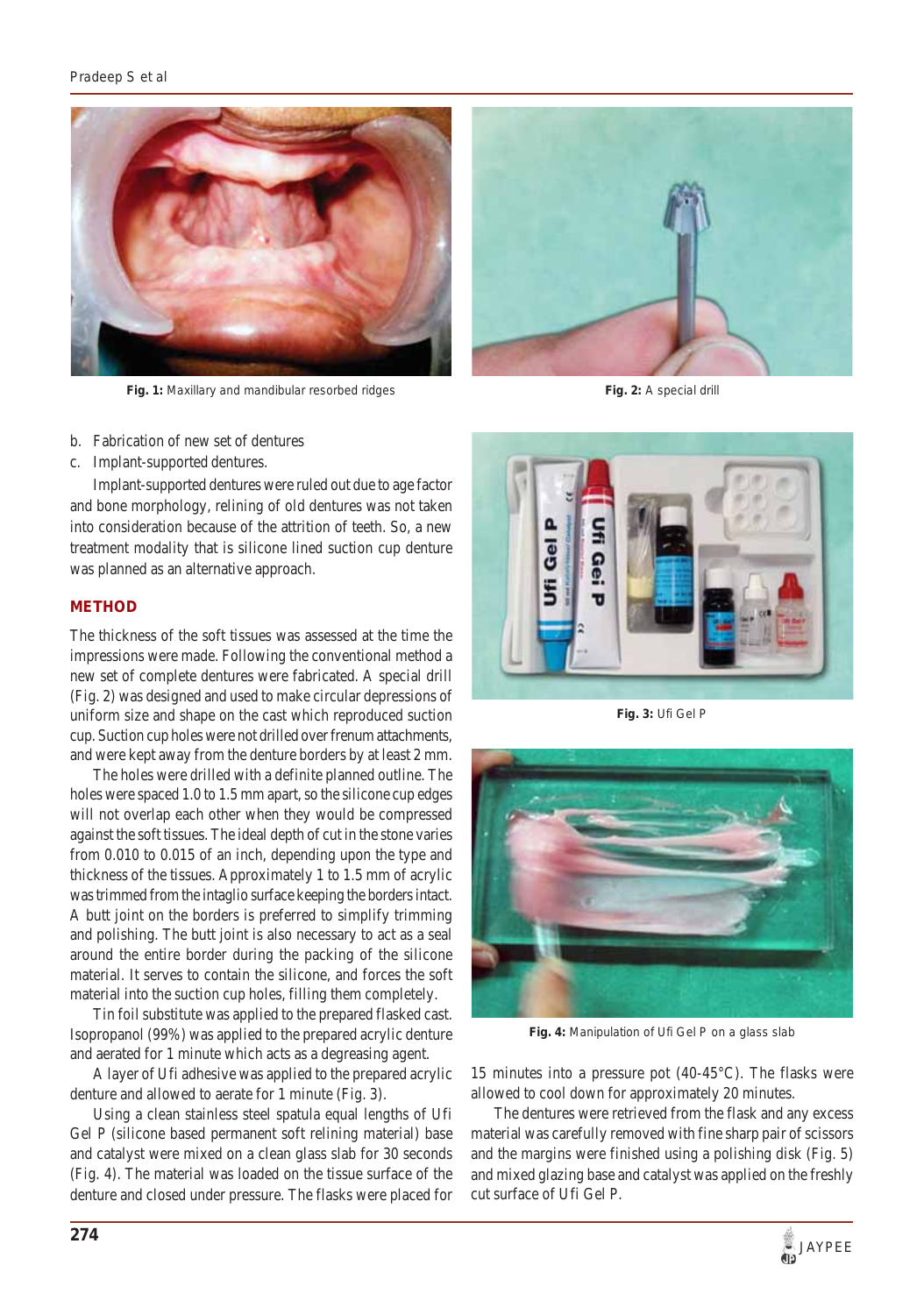*An Alternative Treatment Approach for Enhancing Retention in Resorbed Ridges "Octopus Tentacle"*



**Fig. 5:** Trimming and finishing the borders

The new dentures were soaked in the fungicide solution for at least 15 minutes, and then rinsed with clear tap water before being placed in the patient's mouth. The patient was asked to maintain a closing pressure on the dentures for several minutes, in order to allow the suction cups to flare out and partly settle into the tissues (Fig. 6). The occlusion was then checked with articulating paper for gross occlusal discrepancies if any, they were corrected by selective grinding.

The postdenture placement instructions were given to the patient and recalled after 24 hours for check-up. After a followup appointment to equilibrate the occlusion and adjust a minor denture sore in the upper buccal vestibule, the patient reported that the suction cup dentures remained secure during function. Patient was instructed to keep the denture lined area clean by rinsing after every use, so that the longetivity of the line of treatment could be prolonged. Relining could be considered whenever necessary.

#### **DISCUSSION**

Retention is the quality inherent in a denture that resists the force of gravity, the adhesiveness of food and the forces associated with the opening of the jaws. When the residual alveolar ridges have resorbed and become flat, the adaptation of the denture base to the ridges is poor.

Flat denture-bearing surfaces offer greater suction cup retention compared to ridges. This interesting phenomenon occurs in the same way that suction cups pressed against a flat pane of glass stay in place. The squeezed elastic cups seek to return to their larger shape, thereby causing air pressure within the cups to be less than the pressure outside the cups. This in turn prevents the introduction of suction-breaking air common to the adhesive properties of nonflat surfaces. In addition, because the suction cup surface contains a minimum of 150 suction cups, there is an overwhelming increase in the denturebearing surface area. Because the amount of retention provided by suction cup adhesion is proportionate to the area covered by the denture, there is a definitive advantage in maximizing the surface area covered by the denture.



**Fig. 6:** Dentures maintained under closed pressure

#### **Clinical Indications for Suction Cup Dentures**

- Resorbed alveolar ridges
- **Undercuts**
- Rotational paths of insertion
- Salivary dysfunction
- Neurological disorders
- Resective surgery
- Traumatic changes of the oral cavity
- A history of head and neck irradiation
- Systemic disease
- Disease of the salivary glands
- Neurological diseases
- Cerebrovascular accident (stroke)
- Diminished tactile sensation
- Partially or wholly paralyzed oral musculature
- Orofacial dyskinesia (a prominent side effect of phenothiazine-class tranquilizer).

However, this is not recommended for patients with flabby gum tissue or dry mouth conditions.

The suction cups can be processed during the fabrication of new dentures or in the relining of existing dentures. The suction cup liner can be applied to both upper and lower